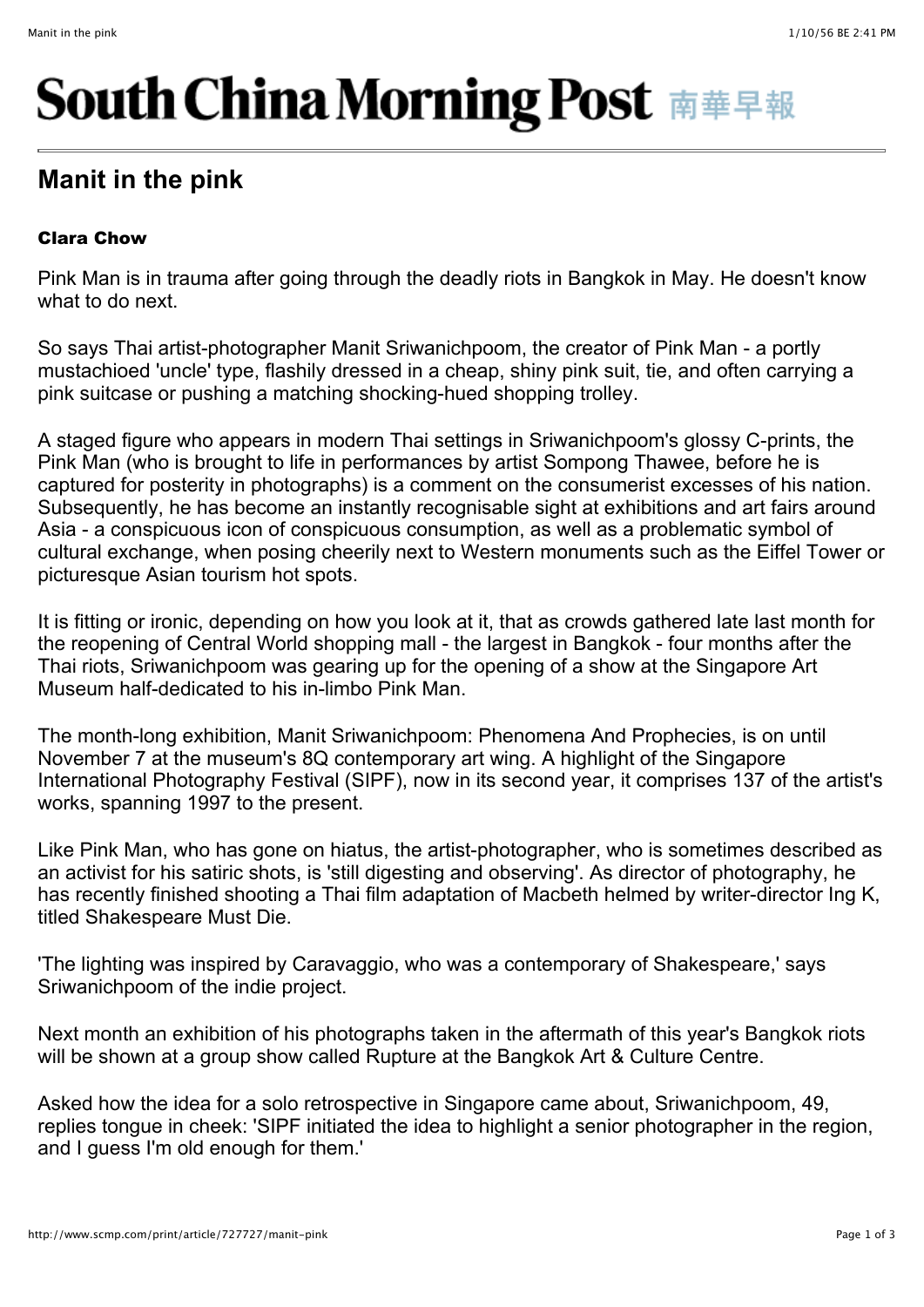That said, the word 'retrospective' scares him; he much prefers the term 'look back'. He admits he has felt hemmed in by the fame and popularity of his Pink Man project. 'Many exhibition curators want to show the series, although I've tried to offer something else. They think Pink Man is a cool idea. He can contribute a colourful element to their show.'

Indeed, the 8Q show tries to go beyond the character to examine a different facet of its lensman's practice. Up in a separate section are works taking aim at the socio-political landscape of Thailand and other countries in Asia. His 1997 This Bloodless War series includes doctored black-and-white images taken during the Vietnam war and the Nagasaki atomic bombing.

In one controversial image, terrified people are shown fleeing towards the camera, with the crafty digital addition of branded shopping bags in their hands. It asks, among other things, questions about victimhood, especially when framed by the Western news media mode of representation.

'I used to be a photojournalist trying to capture the 'truth' that happens in front of the camera,' the artist says on what he wants to achieve with his picture. 'But, as time went on, I found that job was not fulfilling. I realised there is something beyond the actual scene that the camera could capture. Maybe it's the 'emotional truth' that I try to understand and tell.'

Trained in visual art at Bangkok's Srinakharinvirot University, he didn't dream of becoming a photographer until a university lecturer showed him some photographs printed 'with some complicated techniques'.

Falling in love with the medium right away, he bought his first camera, a Pentax MX.

Counting the likes of August Sander, Robert Frank, Diane Arbus, Irving Penn and Joel-Peter Witkin among his influences, he is still fiercely loyal to film, preferring the excitement of waiting for his prints to return from the processing lab and the thrill of touching negatives. The streets are where he finds his inspiration, and observing people his hobby.

To him, photography, since the mid-1980s, has become a powerful tool for individuals to express themselves with, in the face of increasingly complex regimes and systems. 'Photography doesn't mean only beautiful pictures like seascapes, nature or people. Asian artists or photographers use this medium to deal with social, political, gender, race and hard issues,' Manit says.

'Photography has a role in democratic society and with the coming of digital technology, it empowers the people. They can record and present their view of events to the world almost spontaneously.'

The curator of Phenomena And Prophecies, Ark Fongsmut, describes Sriwanichpoom as 'a responsible person' in his personal dealings, whose work 'clearly reflects his character and thoughts'. He adds: 'Manit delivers such a special language on photography to the audience. His narratives are critically playful, not only with the focal point of the image, but also the little details surrounding it.'

Fongsmut, who was one of four curators of the inaugural SIPF, says he is pleased to see the